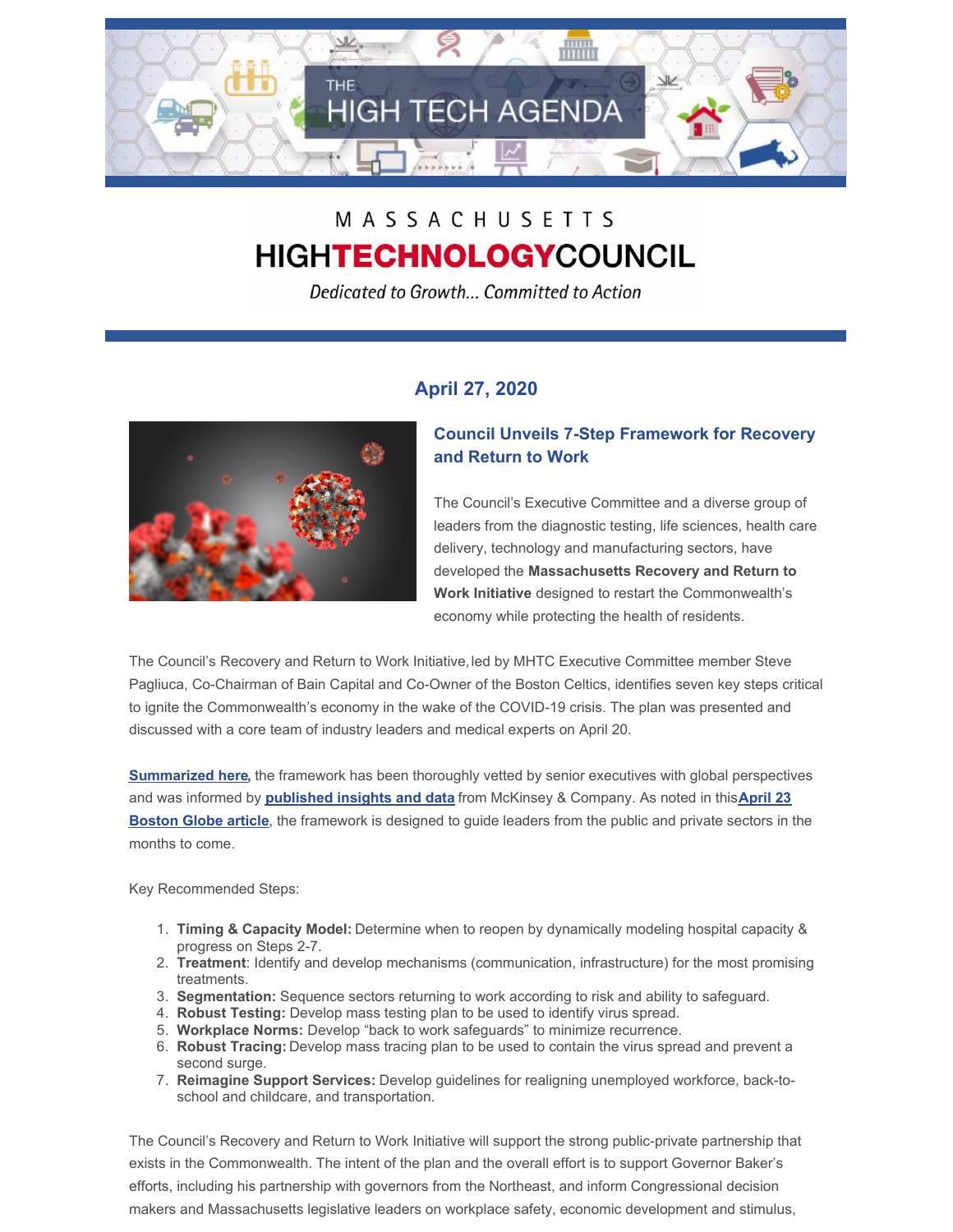public investment, taxation and other key policies.

As importantly, the Recovery and Return to Work Initiative will provide business leaders and innovation economy employers with peer-validated and timely information needed to help them restart operations and return to work safely and successfully. By leveraging the Council's CEO-level network, our team of subject matter experts and contributors will help to identify the specific conditions that must be in place to allow for restart and encourage individuals to engage in economic activity.

Watch your email for a member-only invitation to our May 1COVID-19 Recovery & Return to Work Virtual Roundtable, featuring Steve Pagliuca and McKinsey Partner Megan Greenfield who will provide an overview of the framework and gather input on the process for developing and executing the Council's 7-step plan.



## **Council Leaders Supporting COVID-19 Emergency Responses/Contributing Resources**

The Council is working with member companies to provide support to organizations in need, including emergency medical supply hubs, COVID-19 treatment centers and remote learning programs, by matching our members' available resources and desire to help with these organizations' needs for supplies, technology and support.

In March, dozens of Council members responded to a call from the

Mass. Life Sciences Emergency Supply Hub to **[donate](https://www.mass.gov/forms/covid-19-donation-program)** critically needed PPEs, supplies and resources for use in Massachusetts healthcare institutions.

In early April, longtime Council collaborator General Jack Hammond from the Red Sox Foundation MGH **Home Base [Program](https://www.homebase.org/)** asked Council leaders to help fill a critical need for laptop computers for use at the **Boston Hope COVID-19 [Emergency](https://www.massgeneral.org/news/coronavirus/boston-hope-medical-center-opens) Command Hospital Facility**located in Boston's Seaport District. A number of organizations, including Partners HealthCare, Massachusetts General Hospital and Beth Israel Hospital, along with city, state and federal agencies, mobilized to set-up the facility, which serves as a triage and step-down center for patients from area hospitals and is staffed by clinicians from various educational institutions, hospitals and health centers across the city.

The immediate and overwhelming response from our members to the Boston Hope request allowed the Council to also fill the needs of Lowell-based **Kids in [Tech](https://kidsintech.org/)**, supporting their efforts to continue remote technology learning opportunities for at-risk children.

Thank you to our generous members and partners who were able to offer and provide support, including: 1A Auto; Alkermes; Analog Devices; Boston Scientific; Care.com; KPMG; Kronos; Mercury Systems; MilliporeSigma; MKS Instruments; Nuance; Pegasystems; PTC; Rapid7; and Veracode.

## **Council Expanding COVID-19 Virtual Roundtable Series**

The Council's Virtual Roundtable Series offers members an important opportunity to share best practices and information with one another, and in so doing, help all organizations make the best decisions possible to help ensure employee safety, advance public health strategies and minimize business disruptions.

Since the series debuted on March 18, dozens of Council member organizations and nearly 800 attendees have participated in our first eight events featuring cross-sector panels of leaders sharing perspectives and practices on an array COVID-19 related topics, including:

- **Employer Response**
- **Employer Response**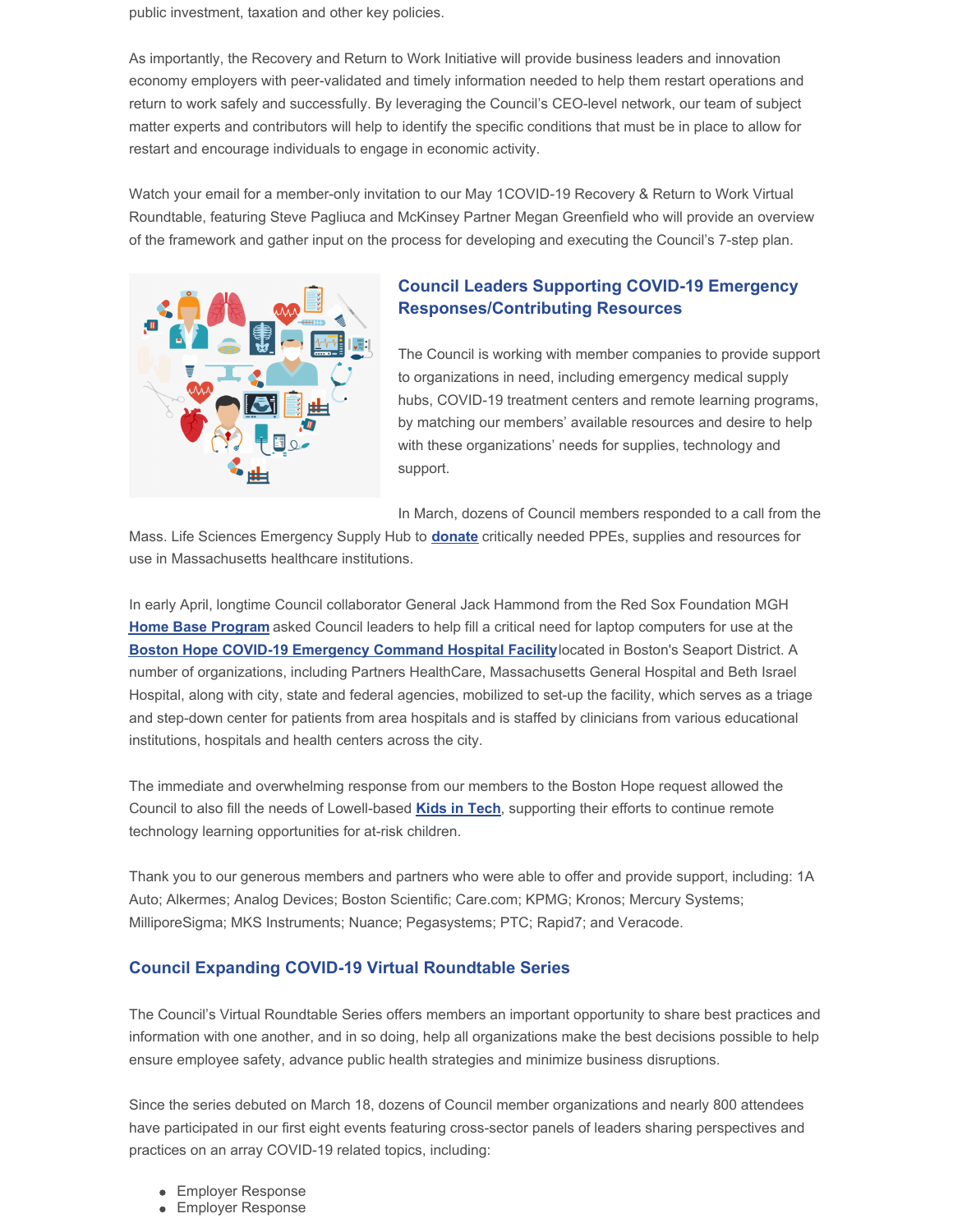- Insights from Mass. General Hospital
- Mass. Economic Impact
- Telemedicine and Telehealth
- Women in Leadership: Managing Careers in the Work-from-Home Reality
- Cyber Security Implications
- Higher Education Talent and Research Pipeline Implications

The series will continue on May 1 with an updated presentation on the Council's Recovery & Return to Work Initiative. A schedule of upcoming roundtables and recordings of prior roundtable sessions may be accessed on the **[COVID-19](http://r20.rs6.net/tn.jsp?f=001gVo9llPtFmxaDD_ILqZ0sdLtxr3xBugWm2BvH1rXyIfWibIbFXPShBLiTvoABBlnJ4ADQ_gzcDyDjtFrcexNKbNFt-VNvyGgk4omrYHA2qCqwGlansQdEmPMn0gDagUhqSn9rMgwts3jzzlsua-1qWHtPu0yB8nyy8bKx1nZWUHpP5opX8ZC7w==&c=3WyFc5hS1b-YRMbemozm66ScXWaTAOob7BDiIDn0z46bvXDEzOw8gQ==&ch=lOo41RcsL_fcLTeamgXlh_jbh9SfVhjUE3c73gyVnTpH2vfe3_wWZA==) section** of the Council's website.



# **Council Hosting Member-only Policy and Government Affairs Roundtables**

To share timely information on key public policy developments and ensure the Council continues to advance our members' public policy priorities, the Council is hosting weekly virtual Policy & Government Affairs Roundtables. Join Council members each Monday at 2 PM for conversations on state and federal issues of impact and importance.

These sessions will also feature lawmakers and policy experts as special guests and to date we have been joined by:

- State Senator Eric Lesser, Co-chair, Joint Committee on Economic Development
- State Representative Ann-Margaret Ferrante, Co-chair, Joint Committee on Economic Development
- Barbara Rosewicz, Project Director-State Fiscal Health, Pew Charitable Trusts

Contact **Mark [Gallagher](mailto:mark@mhtc.org)** for information on how to register and attend

## **Member Program Spotlight: McKinsey's Unlocking the Potential of Women**



To support your organizations during this uncertain time and accelerate our commitment to increase women's representation across the Commonwealth, the Council's Women in Leadership initiative, together with knowledge partner, McKinsey, have come together to provide a special offer to our member organizations.

Please join us in a private, Council-member-only cohort of McKinsey's*Unlocking the Potential of Women* virtual learning program. We will be offering one free run of this program for Council members, which kicks off Monday, June 1, 2020.

- **Fees:** Free for this Council-only program run. McKinsey is waiving the participant fees (typically at a per-participant executive education rate) and running a Council member-only cohort.
- **Program goals:** *Unlocking the Potential of Women* is a virtual learning experience to empower both male and female leaders to recognize and deliver the full potential of women in the workplace.
- **Experience:** The program is a six-week virtual experience. Participants can expect to spend 90 minutes per week on the material.
- **Target audience:** This program is for leaders of all types (male and female), and across diverse profiles (business leaders, HR leaders, ERGs, team leads and others).